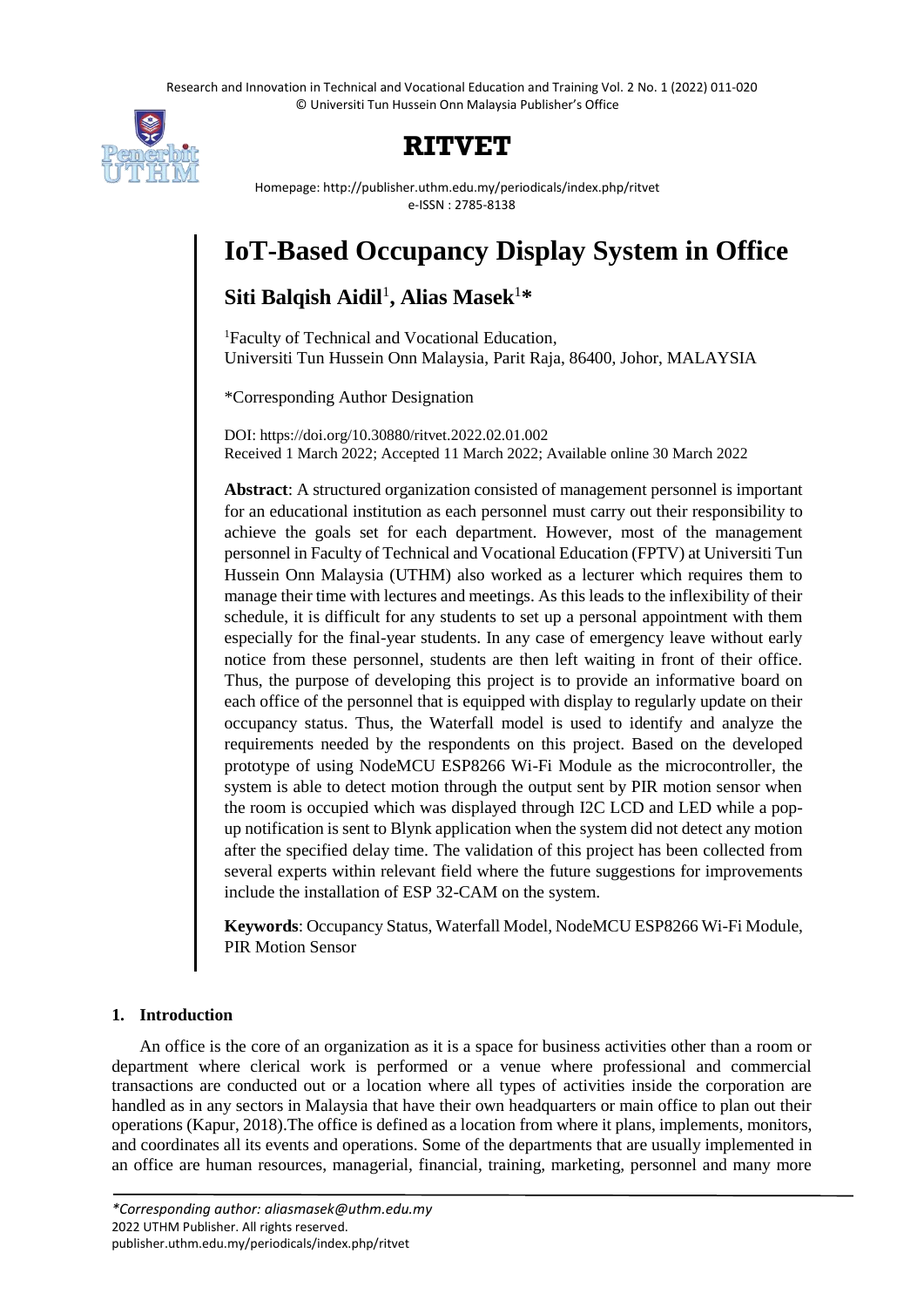where each departments carry out their tasks and activities to keep the organization or the institution on surface (Kapur, 2018).

According to the 9th Edition Oxford Advanced Learner's Dictionary (2014), time is described as a long or short period of time during which people are doing something or an event happens whereas management is defined as the act or skill of successfully dealing with people or events. Therefore, Ahyia Adu-Oppong et al. (2014) have stated that the time management may be described as a span of time, whether short or long, in which individuals use their time wisely to generate results. It will be hard to utilize all resources efficiently and effectively without time management. For that reason, time management is an important aspect of accomplishing organization performance in achieving established objectives and goals (Ahyia Adu-Oppong et al., 2014).

Establishment of this project is conducted with the thought of resolving the room occupancy issue through the observation made in Faculty of Technical and Vocational Education (FPTV) in Universiti Tun Hussein Onn Malaysia (UTHM) where most of the management personnel in the higher position tend to have a tight schedule that was filled with meetings and lectures (Kalu, 2012). Eventually, it is difficult for any students to set up a personal appointment with these personnel as their time are quite inflexible. Rarely, they tend to forget about their meeting with the students although the details for the meet-up has been agreed (Elizabeth & Nonye, 2011). Given the condition of the office without any transparent window on the front door, sometimes their colleagues or secretary or even the students might not be able to tell of their occupancy status in the room. Also, students who always visit their offices either for assignment submission or final year students under their supervision are left waiting for a period of time especially when there is no early notice given whether the personnel are still in meeting or have to leave the office urgently (Chatterton, 2021).

#### 1.1 Objective of Study

According to the addressed problem statement, there are three (3) main objectives that has been identified to ensure the purpose of this research can be achieved:

- i. To design a smart office system with occupancy sensor for management personnel in FPTV.
- ii. To develop the office automation system equipped with occupancy sensors for the management personnel in the office of FPTV.
- iii. To test the functionality of the smart office occupancy display system in each room of the management personnel in FPTV.

#### 1.2 Project Goals

This project is developed to create an informative board based on Internet of Things (IoT) concept for the management personnel to provide notification about his or her occupancy in the room for the students. The board can automatically inform the students on the occupancy of the personnel through the occupancy sensor installed inside the room. By adapting these motives into the system, it will save the times spent by the students on waiting outside the room to meet with the personnel and this will enable them to proceed with other routines first. This system is also built with the thought of providing information to the secretary or working colleagues on the whereabouts of the personnel.

#### 1.3 Scope of Study

This project is focused on implying the objectives of the study towards the management personnel of the Faculty of Technical and Vocational Education at the Universiti Tun Hussein Onn Malaysia (UTHM) in their respective office. The office automation system, equipped with occupancy sensors will be mounted on the corner of the ceiling in the office as the researcher is considering the possibility of the user not being able to regularly update their occupancy through the smartphones. This research also aims on the students whether they will receive the benefit of saving time and energy instead of waiting for too long through the display that will be installed on the front door of the office.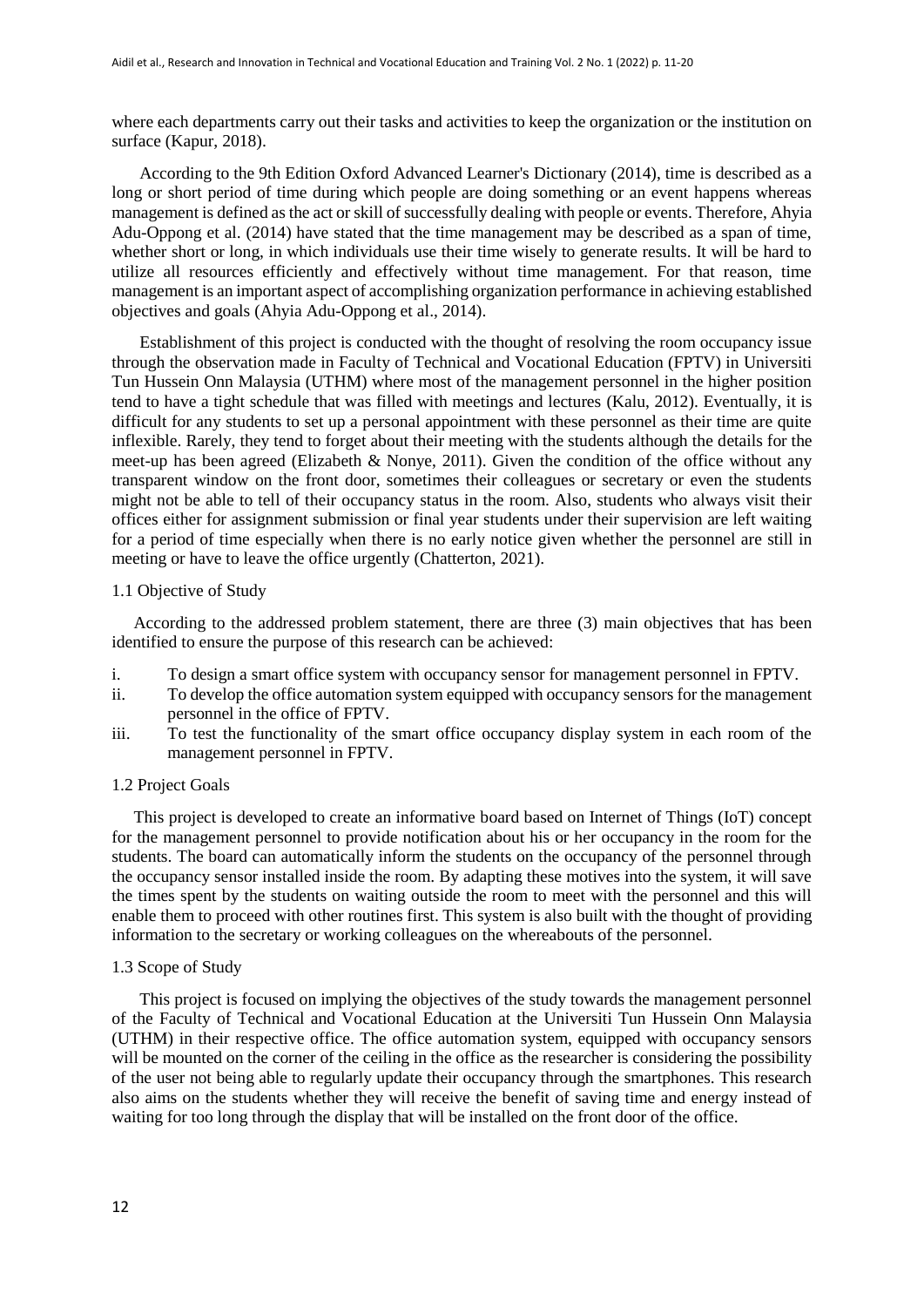#### **2. Methodology**

The methodology section describes all the necessary information that is required to obtain the results of the study. It is consisted of the block diagram and the flowchart of IoT-Based Occupancy Display System in Office along with the circuit design for the prototype. The Waterfall Model was chosen as the methodological method for developing the IoT-Based Occupancy Display System in Office.

#### 2.1 Block Diagram

Block diagram of the system is important to understand clearly about the real function of the IoT-Based Occupancy Display System in Office. Futhermore, it will also lead to understanding the real operation of each of the components in the IoT-Based Occupancy Display System in Office.



**Figure 1: Block Diagram of IoT-Based Occupancy Display System in Office**

The block diagram is consisted of three (3) main parts: input, process, and output. The whole block diagram of the software system in this project is represented as in Figure 1 above where a 5 volt power source is supplied to the microcontroller, Node Microcontroller Unit (NodeMCU ESP8266) for system activation. The passive infrared (PIR) sensor functioned as the input for the system where the sensor will detect any motion in the room based on the detection range provided by the manufacturer and the signal will be send to the microcontroller. Based on the input signals received by the sensor, NodeMCU ESP8266 will process the data received and sends the information to the outputs such as the Light Emitting Diode (LEDs) and the Liquid Crystal Display (LCD) to indicate the occupancy status of the personnel in their room. The output of the occupancy system in the room is also received by the Blynk server as the notification will be displayed in the Blynk application.

#### 2.2 Flowchart of IoT-Based Occupancy Display System in Office

Any flowchart's aim is to aid in the visualisation of needed actions, which is especially beneficial while managing a project. Each graphic depicts activities, as well as who is in charge, as well as the inputs and outputs for each stage (Batovski, 2008). The process of this study is illustrated in a flow chart as the flow chart will show the flow of the IoT-Based Occupancy Display System in Office to function in the correct order.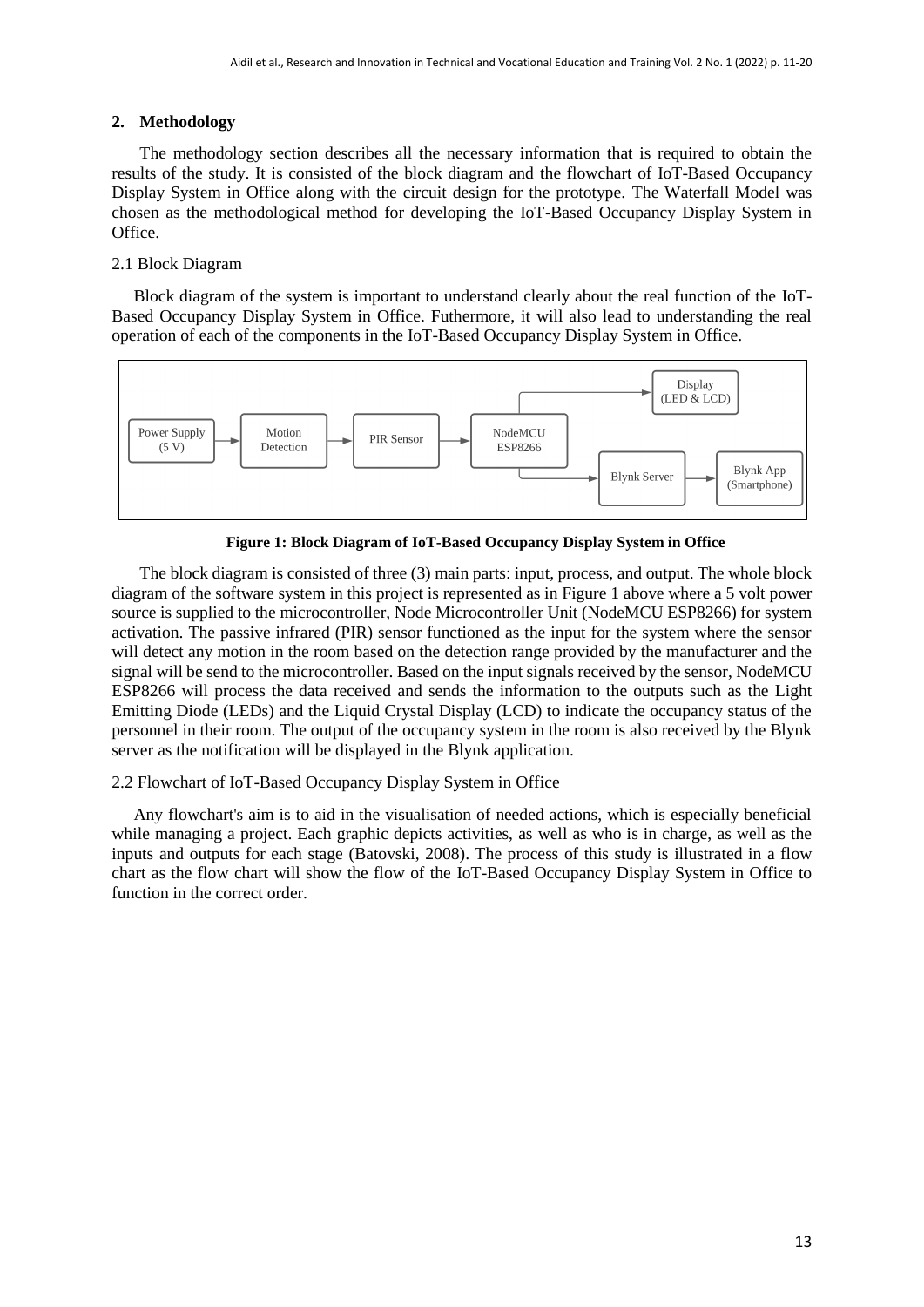

**Figure 2: Flowchart of IoT-Based Occupancy Display System in Office**

2.3 Schematic Circuit Design of IoT-Based Occupancy Display System in Office

The electrical connections and functions of a given circuit configuration are shown using visual symbols in a schematic diagram. The schematic diagram is used to trace the circuit and its operations without consideration to the component devices or parts' physical size, shape, or placement. The schematic diagram is very beneficial for the user to understand on IoT-Based Occupancy Display System in Office can operate. The schematic diagram for this system as shown in Figure 3 below is designed in EasyEDA.



**Figure 3: Schematic Circuit Design of IoT-Based Occupancy Display System in Office**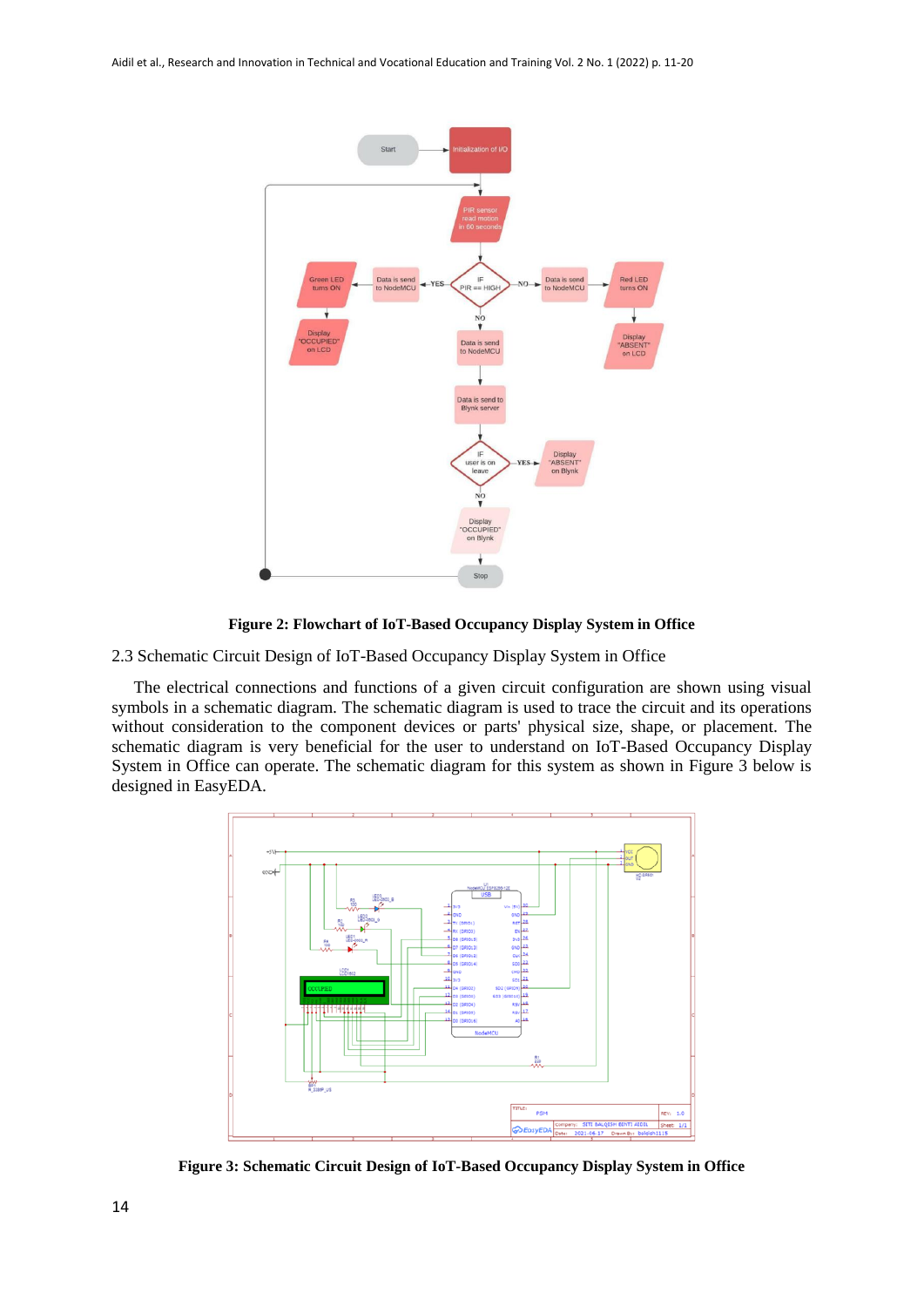#### **3. Results and Discussion**

The results and discussion section provided a systematic description of the main findings in a logical order to focus on the most relevant results by describing the aspects of development for the system along with its prototype. In terms of product design, the researcher will discuss on the process involved in developing the prototype along with the operation of the software used i.e., Blynk application and Arduino IDE. Moreover, the engineering analysis included will describe on the testing conducted for the prototype to ensure its functionality and the main objectives have been achieved. The evaluation from several experts within related background to this project will also be analysed to gain new insights from the perspective of a user.

When the programming code has been uploaded into NodeMCU, turning on the user interface of the system in Blynk application is required to allow the notification to be received by the user. When the motion is detected within its range by the PIR sensor as shown in Figure 4, the sensor will be in HIGH condition and the signal will be sent to NodeMCU to instruct the display components on the prototype such as I2C LCD and green LED to provide their respective type of output to the user. As the LCD displayed 'Office is Occupied!' and the green LED turns on while the Blynk app did not received any pop-up notification from the system, this means there are people occupying the office in the current time (Raykov et al., 2016).



**Figure 3: Display of Outputs When Motion is Detected**

If there is no motion detected within its range in 60 seconds by the PIR sensor as shown in Figure 4, the sensor will be in LOW condition and the signal will be sent to NodeMCU to instruct the display components on the prototype such as I2C LCD and red LED to provide their respective type of output to the user. As the LCD displayed 'Office is Not Occupied!' and the red LED turns on while the Blynk app provided a notification with 'Office is NOT Occupied!' from the system, this means there are no people occupying the office in the current time.



**Figure 4: Display of Outputs When Motion is Not Detected**

The evaluation and verification of the completed prototype has been conducted to several experts in relevant field to this project ranging from the clerk of Utamma Global Enterprise which was a store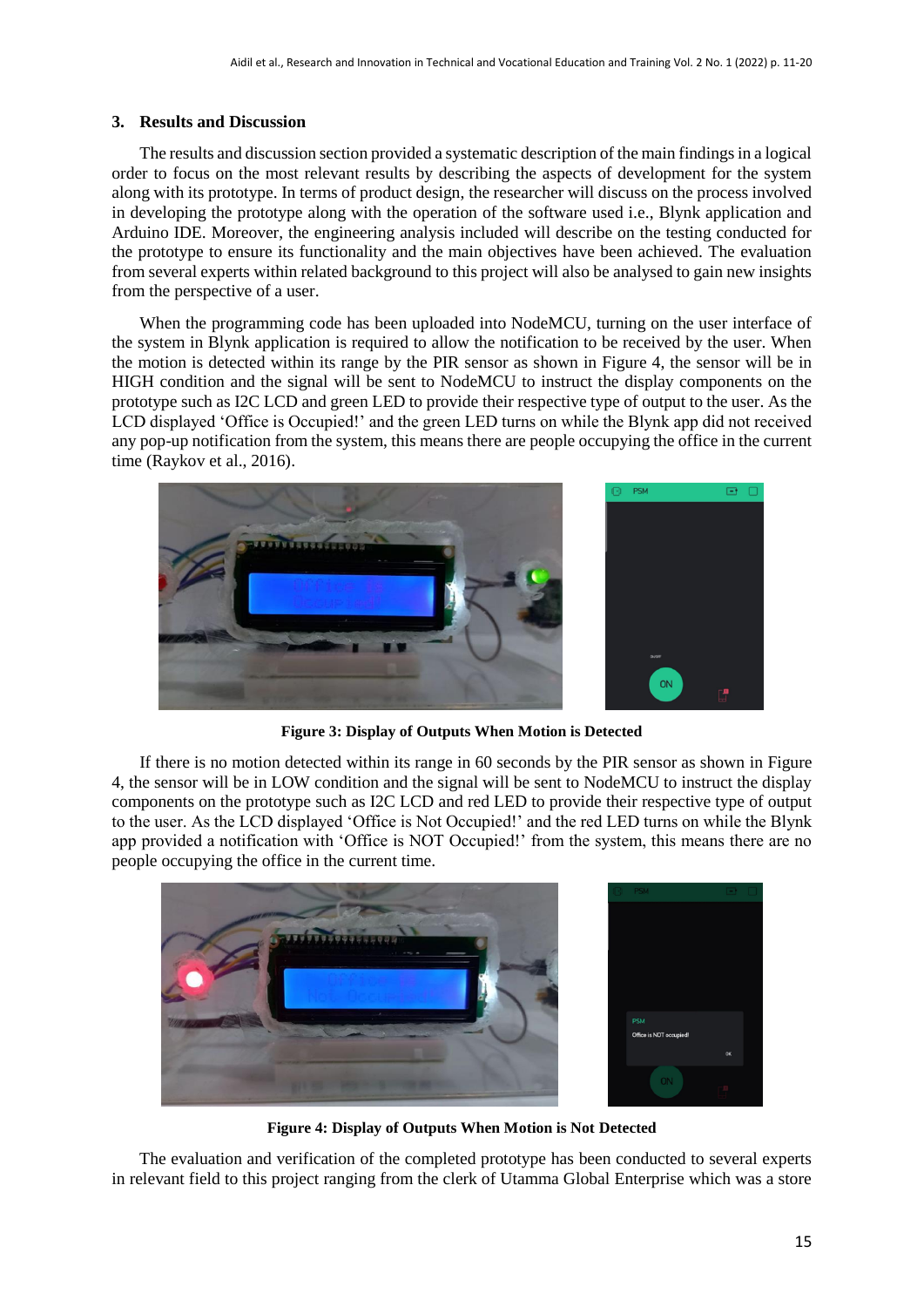with electrical service that is located in Kuala Terengganu and the Deputy Dean of Students Affairs and Alumni from Faculty of Electric and Electronic (FKEE) along with an engineer assistant from Centre of Graduate Studies in UTHM. This section is focused on listing out any types of feedbacks given by these experts about their perspectives towards the overall development of the prototype. The product evaluation checklist is used to evaluate the IoT-Based Occupancy Display System in Office that has been developed where it focused on the design, functionality, and the commercial potential of the product to the targeted user.

There were four (4) sections in total where the items in the first three (3) sections were evaluated by using Likert Scale and the final section is an open-ended question. The sections included in the checklist were Product Design, Product Functionality, Product Commercial Potential and Suggestion and Comment for Improvement. The items were built based on the objectives and scope of the project while the scale used to evaluate for each item ranged from Scale 1 (Strongly Disagree), Scale 2 (Disagree), Scale 3 (Agree), and Scale 4 (Strongly Agree) only to avoid on receiving vague answers from the respondents (Bishop & Herron, 2015). The formula used to calculate on the percentage average of each item is as below where N is the number of experts:

$$
Average \, Item \, A1 \, (\%) = \frac{N}{3} x \, 100\% = 100\%
$$

3.1 Analysis of Section A: Product Design

#### **Table 1: Items in the evaluation checklist for Section A**

| No. | <b>Section A: Product Design</b>                                                        |  |  |  |  |  |
|-----|-----------------------------------------------------------------------------------------|--|--|--|--|--|
|     |                                                                                         |  |  |  |  |  |
|     | The prototype developed is harmless and practical to be used by the user.               |  |  |  |  |  |
|     | The overall layout of the system corresponds to the surrounding of the office.          |  |  |  |  |  |
|     | The occupancy display mechanism is convenient and easy to be comprehend by<br>the user. |  |  |  |  |  |

$$
Average Item A1 (\%) = \frac{3}{3} x 100\% = 100\%
$$

Based on Table 1, all of the experts have chosen Scale 4 which was Strongly Agree on item A1. From the calculation made for the particular item, the experts have strongly agreed that the prototype developed was harmless and practical to be used by the user.

Average Item A2 (%) = 
$$
\frac{2}{3}x 100\% = 66.67\%
$$
  
Average Item A2 (%) =  $\frac{1}{3}x 100\% = 33.33\%$ 

For item A2, only two of the experts have chosen Scale 3 which was Agree while there was only one expert who chose on Scale 4 which was Strongly Agree. From the calculations made for the particular item where 66.67% was larger than 33.33%, the experts have agreed that the overall layout of the system has corresponded to the surrounding of the office.

$$
Average Item A3 (\%) = \frac{3}{3} x 100\% = 100\%
$$

For item A3, all of the experts have chosen Scale 4 which was Strongly Agree. From the calculation made for the particular item, the experts have strongly agreed that the occupancy display mechanism was convenient and easy to be comprehended by the user.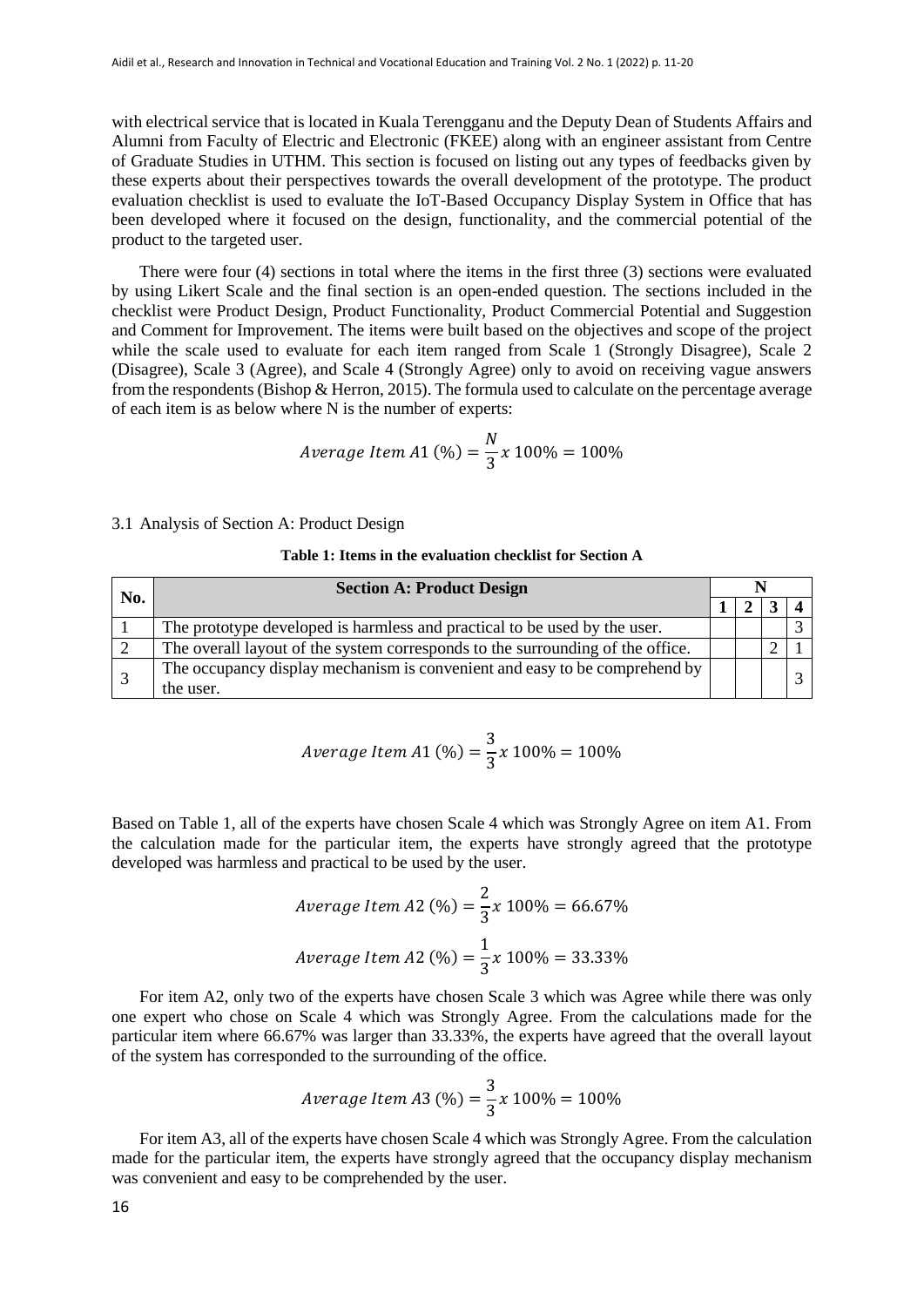#### 3.2 Analysis of Section B: Product Functionality

| No. | <b>Section B: Product Functionality</b>                                           |  |  |  |  |  |  |
|-----|-----------------------------------------------------------------------------------|--|--|--|--|--|--|
|     |                                                                                   |  |  |  |  |  |  |
|     | The motion sensor is able to detect gesture based on the sensitivity range set to |  |  |  |  |  |  |
|     | the system.                                                                       |  |  |  |  |  |  |
|     | The LCD and LED shows the correct display of signal to the user according to      |  |  |  |  |  |  |
|     | the situation.                                                                    |  |  |  |  |  |  |
|     | The notification on Blynk application shows the correct display of signal to the  |  |  |  |  |  |  |
|     | user based to the situation.                                                      |  |  |  |  |  |  |

Average Item B1 (%) = 
$$
\frac{1}{3}x 100\% = 33.33\%
$$
  
Average Item B1 (%) =  $\frac{2}{3}x 100\% = 66.67\%$ 

Based on Table 2, only two of the experts have chosen Scale 4 which was Strongly Agree while there was only one expert who chose on Scale 3 which was Agree on item B1. From the calculations made for the particular item where 66.67% was larger than 33.33%, the experts have strongly agreed that motion sensor was able to detect gesture based on the sensitivity range set to the system.

$$
Average \, Item \, B2 \, (\%) = \frac{3}{3} x \, 100\% = 100\%
$$

For item B2, all of the experts have chosen Scale 4 which was Strongly Agree. From the calculation made for the particular item, the experts have strongly agreed that the LCD and LED showed the correct display of signal to the user according to the situation.

$$
Average \, Item \, B3 \, (\%) = \frac{3}{3} x \, 100\% = 100\%
$$

Finally, all of the experts have chosen Scale 4 which was Strongly Agree for item B3. From the calculation made for the particular item, the experts have strongly agreed that the notification on Blynk application showed the correct display of signal to the user based to the situation.

3.3 Analysis of Section C: Product Commercial Potential

**Table 3: Items in the evaluation checklist for Section C**

|     | <b>Section C: Product Commercial Potential</b>                                 |  |  |  |  |  |
|-----|--------------------------------------------------------------------------------|--|--|--|--|--|
| No. |                                                                                |  |  |  |  |  |
|     | The prototype developed is able to reach user from variety of background.      |  |  |  |  |  |
|     | The total cost production for the system is affordable to the target audience. |  |  |  |  |  |
|     | The choice of components used for the system prototype is accessible.          |  |  |  |  |  |

$$
Average Item C1 (\%) = \frac{3}{3} x 100\% = 100\%
$$

Based on Table 3, all of the experts have chosen Scale 4 which was Strongly Agree on item C1. From the calculation made for the particular item, the experts have strongly agreed that the prototype developed was able to reach user from variety of background.

$$
Average Item C2 (\%) = \frac{3}{3} x 100\% = 100\%
$$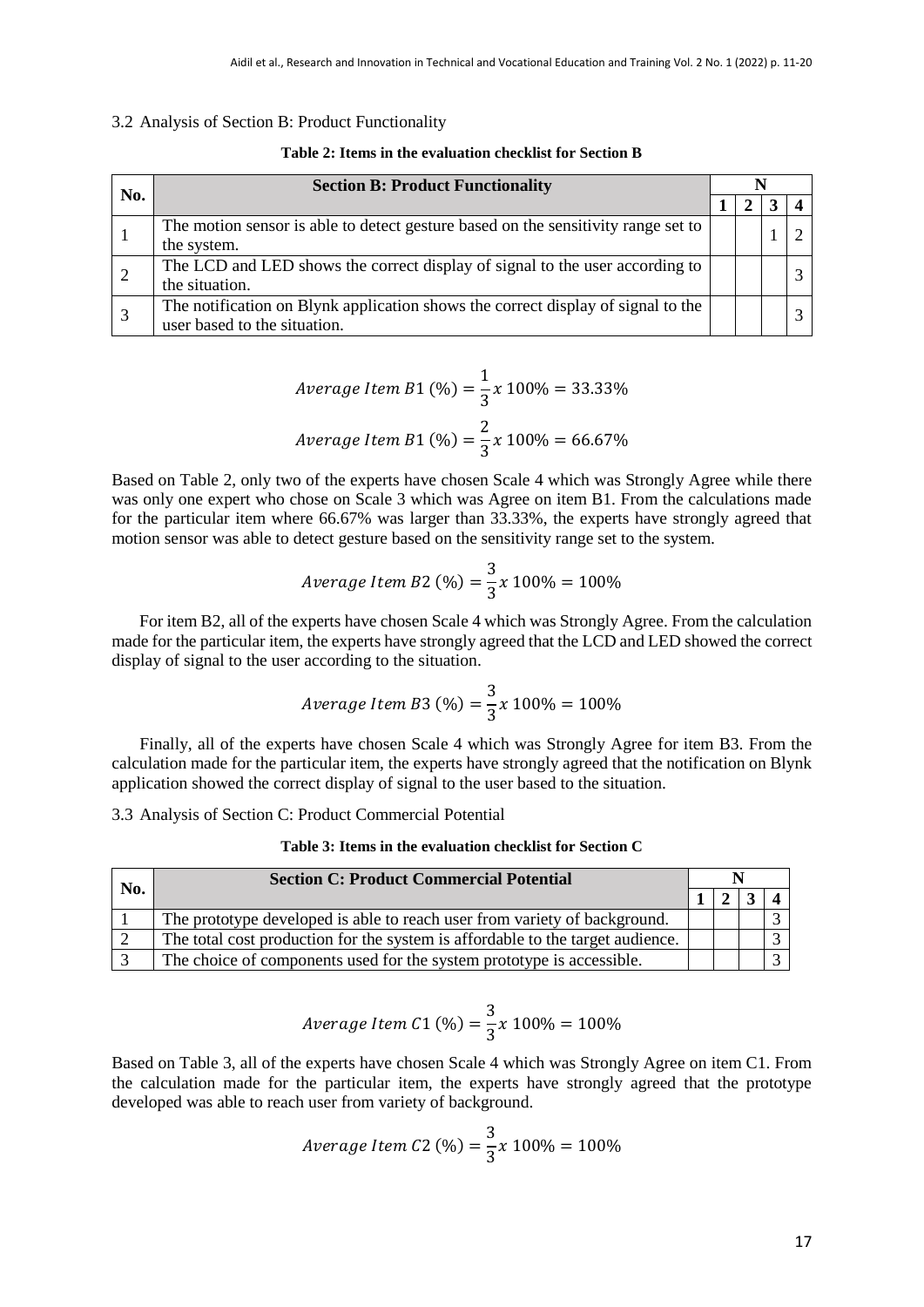For item B3, all of the experts have chosen Scale 4 which was Strongly Agree. From the calculation made for the particular item, the experts have strongly agreed that the total cost production for the system was affordable to the target audience.

$$
Average Item C3 (\%) = \frac{3}{3} x 100\% = 100\%
$$

Lastly, all of the experts have chosen Scale 4 which was Strongly Agree for item C3. From the calculation made for the particular item, the experts have strongly agreed that the choice of components used for the system prototype was accessible.

3.4 Analysis of Section D: Suggestion and Comment for Improvement

| <b>Expert</b><br>No. | <b>Position</b>                   | <b>Comment</b>                                        |
|----------------------|-----------------------------------|-------------------------------------------------------|
|                      |                                   | Able to assist employees to check on their employee   |
| 1                    | Global<br>Clerk<br>Utamma<br>of   | during office hour.                                   |
|                      | Enterprise in Kuala Terengganu    | Install switch for on and off to reduce electricity   |
|                      |                                   | usage.                                                |
|                      | Deputy Dean of Students Affairs   | Allowed user to check on the environment along        |
| 2                    | and Alumni from Faculty of        | with improving the office's security.                 |
|                      | Electric and Electronic (FKEE) at | Integrate with camera for verification in case of any |
|                      | <b>UTHM</b>                       | inaccurate detection.                                 |
|                      |                                   | 'Office is Occupied' output can be replaced with      |
|                      |                                   | 'You will be attended shortly' while the display of   |
|                      | Engineer assistant in Centre of   | 'Office is not Occupied' can be replaced with         |
| 3                    | Graduate Studies (CGS) at UTHM    | 'Please wait for a while'.                            |
|                      |                                   | State the optimum working distance of the system      |
|                      |                                   | for the sensor to detect the motion.                  |

#### **Table 4: Summary of suggestions and comments for improvement**

This system is developed to assist the management personnel in an office by notifying the people outside of the office on its occupancy status as mentioned in Chapter 1. From the aspect of designing an occupancy display system in the office of management personnel where the first phase and the second phase of the Waterfall model is being applied, the usage of circuito.io website has helped the researcher by producing a clear illustration of the circuit after identifying the problem with respondents. The components arrangement provided on the website led in completing the schematic circuit as it is important to trace each connection in case of troubleshooting (Batovski, 2008).

The second objective which was to develop an occupancy display system in the office of management personnel where each main elements for this project such as the hardware, the software and the user interface is being assembled. This particular aspect in the third phase of the model required the researcher to choose the correct component to build the hardware. The PIR motion sensor was tested repeatedly to avoid the component giving false positive signals to the microcontroller (Zulqadar, 2019). After the selection of components is done according to the plan in the implementation phase, the product is developed in the testing phase where the circuit is developed and arranged in the casing. The change of material for casing which was from 3D-printing model to an acrylic box is due to the lower cost option (D. Mark, 2017).The researcher also ensures the course of the system development is done within the planned period.

The third objective which was to test the functionality of the occupancy display system in the office of management personnel is carried out in testing and maintenance phase. From the previous chapter, the results provided has shown that the system is able to operate even within the use of less complicated components. Although the prototype is not implemented in the real office environment, but the main purpose for the system developed was achieved by displaying the correct display to the user according to the existence of motion in the room. After the functionality testing is done, the researcher also seek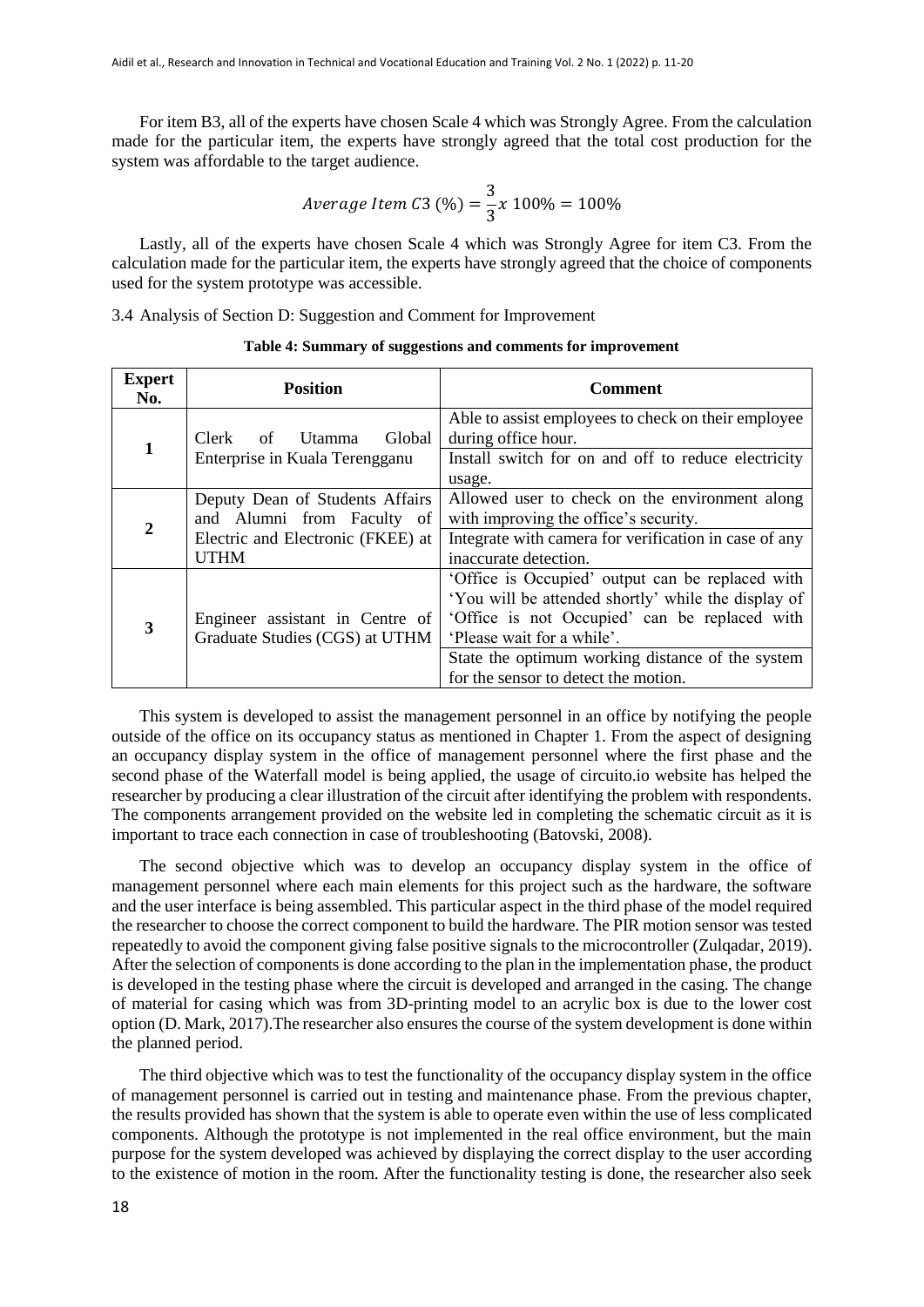validation from some experts in relevant field to ensure the developed product is in accordance with the specified characteristics. It can be concluded that the system has achieved its objectives (Verma, 2015).

#### **4. Conclusion**

To conclude the results of the development of this product, the objectives of the study that has been stated in Chapter 1 has been achieved. The main purpose of the researcher in the designing, developing, and testing the IoT-Based Occupancy Display System was to create an informative board based on Internet of Things (IoT) concept for the management personnel to provide notification about the occupancy status in the room. The board can automatically inform the students on the occupancy of the personnel through the occupancy sensor installed inside the room.

At the design stage, the researcher has designed an initial sketch for the system where the preliminary design proposals are made based on the study and preliminary information obtained. Selection of appropriate components is also done to ensure the process of development can be achieved. In addition, the proper use of equipment is also necessary to facilitate the development phase while maintaining the safety aspects. Moreover, the use of NodeMCU ESP8266 Wi-Fi Module as the microcontroller has helped to gain more knowledge on its working operation. Overall, the prototype is considered successful although there are a few improvements that still need to be made to sustain the operation.

In the suggestion and comments section, the experts have agreed on the functionality of the system where it can display the occupancy status based on the motion detected in the room. However, they also give constructive suggestions for the future development of IoT-Based Occupancy Display System in Office. Recommendations and suggestions on the current findings of the study are given by the experts who have evaluated IoT-Based Occupancy Display System in Office in hope to improve the features of the completed prototype include by notifying the user about the detection range applied for the system. Secondly, the system can also be implemented with ESP 32-CAM onto the board for face recognition in the room and finally, the other option to display the output is by replacing 'Office is Occupied' with 'You will be attended shortly' while the display of 'Office is not Occupied' can be replace with 'Please wait for a while'.

#### **Acknowledgement**

The author would like to express appreciation to the Faculty of Technical and Vocational Education, Universiti Tun Hussein Onn Malaysia.

#### **References**

- Ahyia Adu-Oppong, A., Agyin-Birikorang, E., Darko, G. M., & Aikins, E. D. (2014). *Time Management and Administrative Effectiveness: Lessons for Educational Administrators. 3*(4), 76– 82.
- Batovski, D. (2008, January). *How to prepare block diagrams, flow charts and pseudocode*. https://www.researchgate.net/publication/235985768 How to prepare block diagrams flow c harts\_and\_pseudocode
- Bishop, P. A., & Herron, R. L. (2015). Use and Misuse of the Likert Item Responses and Other Ordinal Measures. *International Journal of Exercise Science*, *8*(3), 297. /pmc/articles/PMC4833473/
- Chatterton, J. (2021). *5 Things You Need to Know About University Lecturers*. https://www.whatuni.com/advice/student-life/5-things-you-need-to-know-about-universitylecturers/75848/
- D. Mark. (2017, September 13). *Safety in Design*. https://scalar.usc.edu/works/design/safety-design
- Elizabeth, O. O., & Nonye, A. C. (2011). Managing Time In Education Organization: Policy Implications for Educational Managers in Rivers State, Nigeria. *Mediterranean Journal of Social*